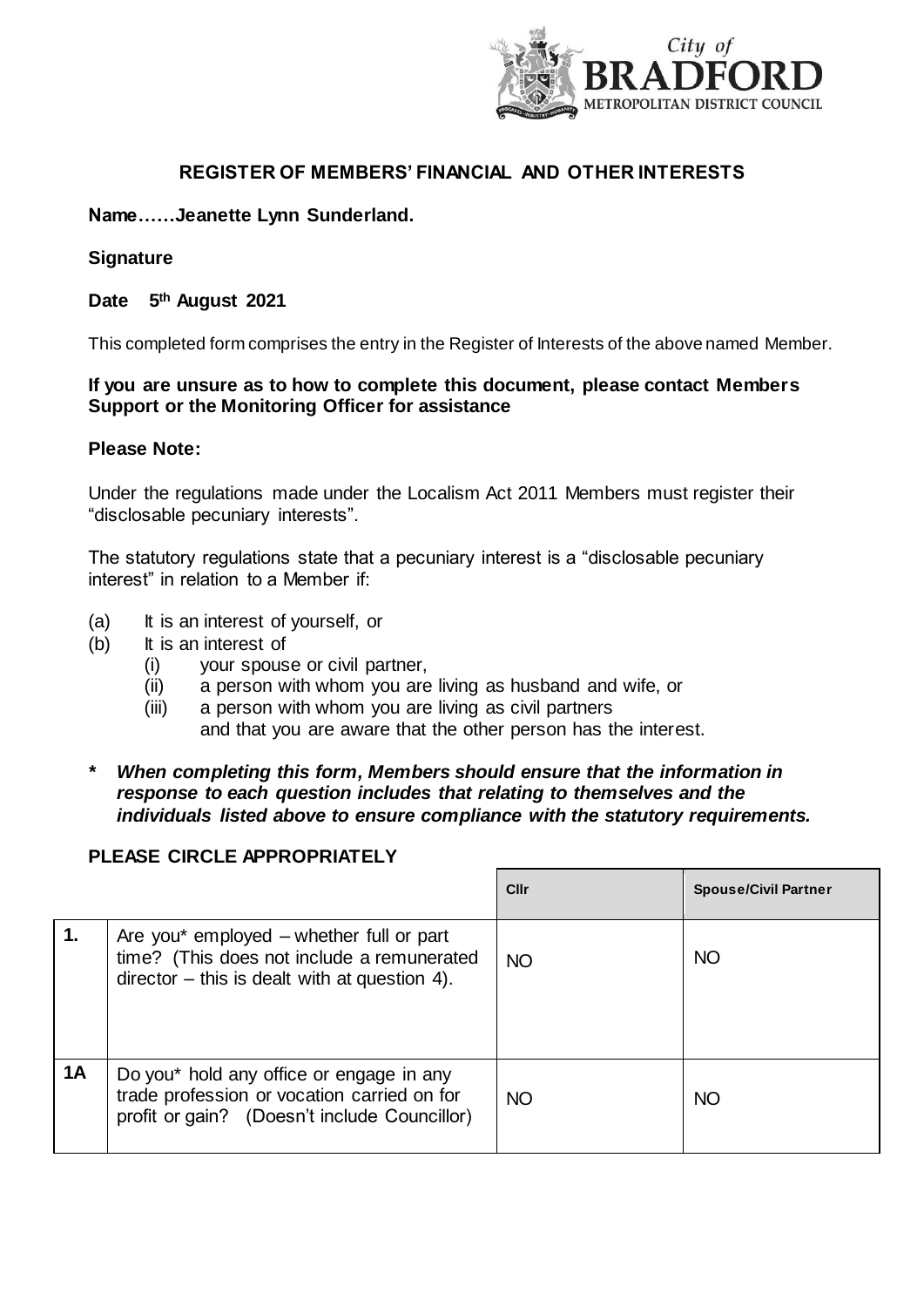|    |                                                                                                                                                                                                                                                          | Cllr                                                                             | <b>Spouse/Civil Partner</b> |
|----|----------------------------------------------------------------------------------------------------------------------------------------------------------------------------------------------------------------------------------------------------------|----------------------------------------------------------------------------------|-----------------------------|
| 2. | Are you* self employed or do you* run a<br>business?<br>If YES state the name of the business(es)                                                                                                                                                        | <b>NO</b>                                                                        | <b>NO</b>                   |
| 3. | Are you* a partner in any business?<br>If YES state the name of the business(es)                                                                                                                                                                         | <b>NO</b>                                                                        | <b>NO</b>                   |
| 4. | Are you* a remunerated** director of a<br>company?<br>If YES state the name of your*<br>company/companies.<br>"remunerated" means that you* receive<br>payment, services, goods or other<br>benefits from the company other than<br>authorised expenses. | <b>NO</b>                                                                        | <b>NO</b>                   |
| 5. | Has any person or body made a payment or<br>provided any other financial benefit to you*<br>in respect of your* election expenses?<br>If YES please provide details.                                                                                     | <b>YES</b><br>The Liberal<br>Democrats<br>1 Vincent Square<br>London<br>SW1P 2PN | N/A                         |

 $\mathbf{r}$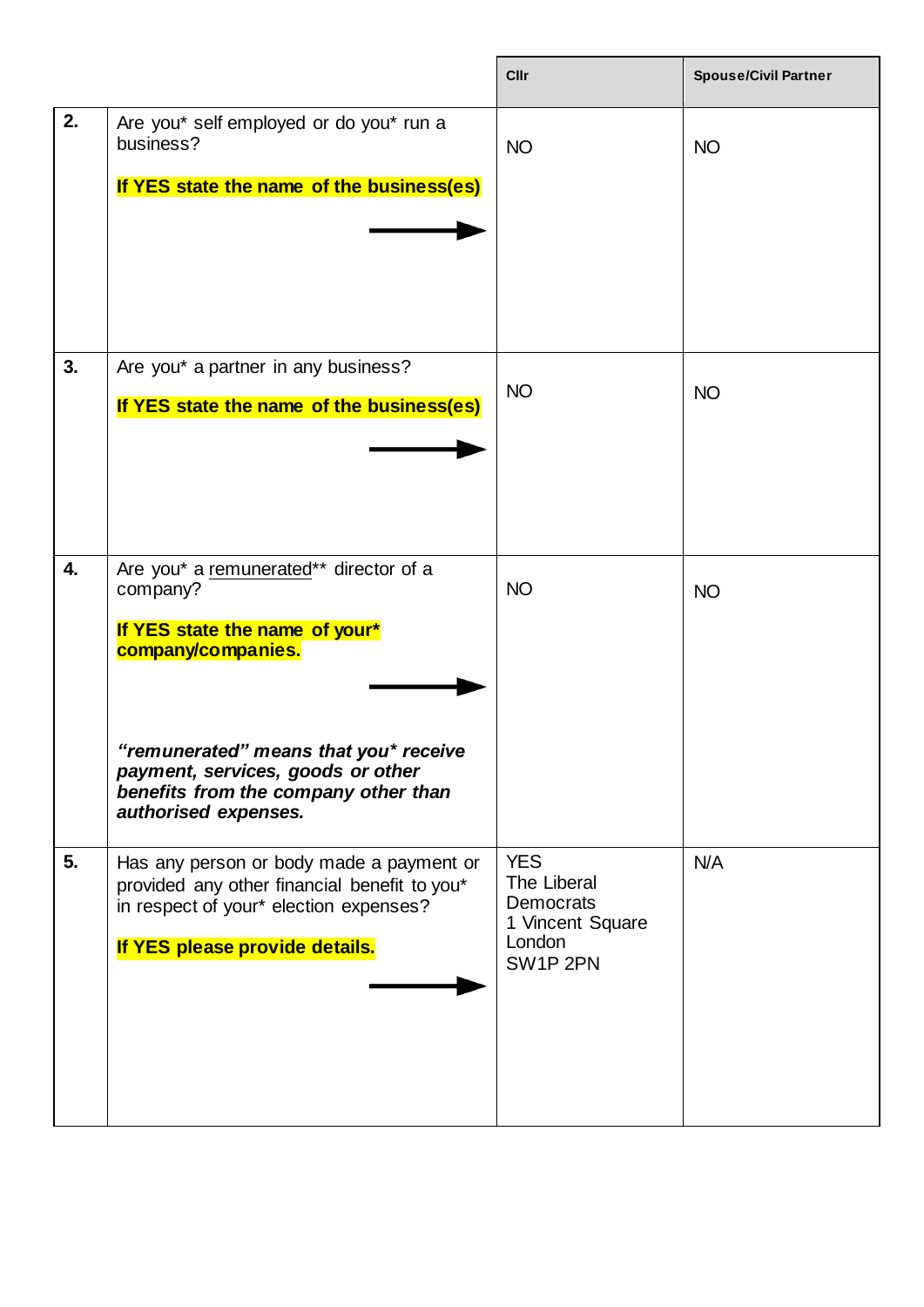|    |                                                                                                                                                                                                                                                                                                                                                                                                                                                                                                                                                                                                                                                                                                                                                                                                                                                                                                                                                              | Cllr                                                                                                                                                                                                       | <b>Spouse/Civil Partner</b>                                                                                                                                                                                |
|----|--------------------------------------------------------------------------------------------------------------------------------------------------------------------------------------------------------------------------------------------------------------------------------------------------------------------------------------------------------------------------------------------------------------------------------------------------------------------------------------------------------------------------------------------------------------------------------------------------------------------------------------------------------------------------------------------------------------------------------------------------------------------------------------------------------------------------------------------------------------------------------------------------------------------------------------------------------------|------------------------------------------------------------------------------------------------------------------------------------------------------------------------------------------------------------|------------------------------------------------------------------------------------------------------------------------------------------------------------------------------------------------------------|
| 6. | Do you* have a beneficial interest in a class<br>of securities of a corporate body that has a<br>place of business in the Council's area that<br>exceeds the nominal value of £25,000 or<br>1/100 of the total issued shared capital of<br>that body? (or 1/100 of the total share<br>capital of a class of shares in that body?)<br>(If you* own shares or other form of equity in a<br>company or other body which has a place of business<br>within the authority's area, you* will need to consider<br>whether the interest is to be included. Identify the<br>nominal value; this is the amount of shares indicated<br>on the certificate, not the market value. If this exceeds<br>£25,000, you* need to register the name of the company<br>or body. If this is less than £25,000 but your*holding is<br>more than 1% of the total issued share capital, you*<br>need to register the name of the company or body)?<br>If YES please provide details. | <b>NO</b>                                                                                                                                                                                                  | <b>NO</b>                                                                                                                                                                                                  |
| 7. | Do you* have a beneficial interest in any<br>land in the Council's area?<br>(Please provide details of any land in the Bradford<br>District in which you* have a beneficial interest<br>that is, in which you* have some proprietary<br>interest for your* own benefit). You* should give<br>the address or a brief description to identify it.<br>You* should include your* HOME ADDRESS<br>under this heading as owner, lessee or tenant.<br>This includes joint owners, lessees or tenants.<br>This would also include Council tenancies).<br>You* should also include any property from which<br>you* receive rent, or of which you* are a<br>mortgagee.<br>"Land" includes any buildings or parts of<br>buildings.<br>If YES please provide the address(es) or<br>other description(s) of any land interest.                                                                                                                                            | <b>YES</b><br>All addresses and<br>property details have<br>been omitted from this<br>version but are available<br>on the original Register<br>of Interests held by<br>Members Support Unit,<br>City Hall. | <b>YES</b><br>All addresses and<br>property details have<br>been omitted from this<br>version but are available<br>on the original Register of<br>Interests held by<br>Members Support Unit,<br>City Hall. |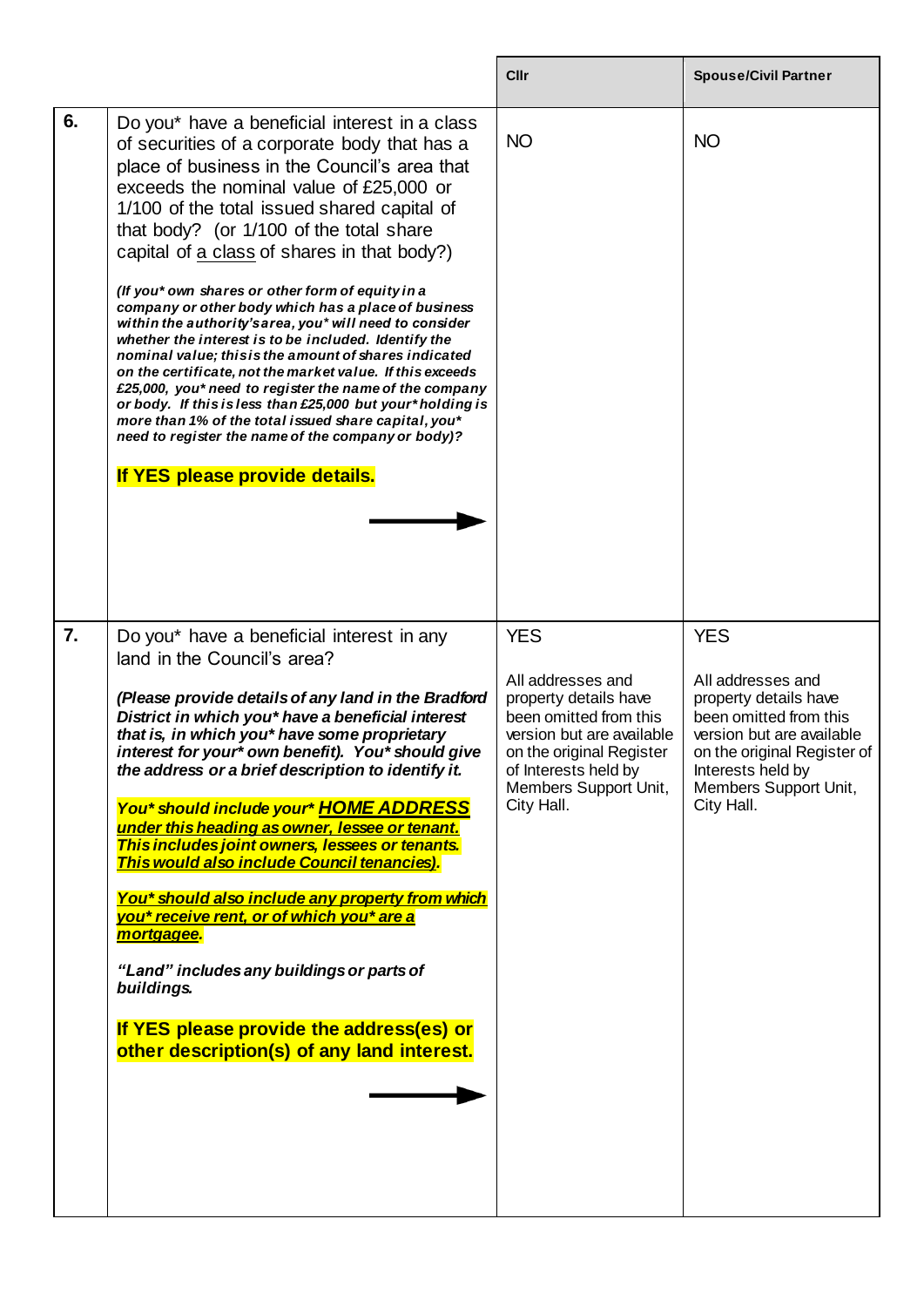|     |                                                                                                                                                                                                                                                                                                                                                                                                  | Cllr                                                                                                                                                                                                                                                                                     | <b>Spouse/Civil Partner</b> |
|-----|--------------------------------------------------------------------------------------------------------------------------------------------------------------------------------------------------------------------------------------------------------------------------------------------------------------------------------------------------------------------------------------------------|------------------------------------------------------------------------------------------------------------------------------------------------------------------------------------------------------------------------------------------------------------------------------------------|-----------------------------|
| 8.  | Do you* have a licence (alone or with<br>others) to occupy any land in the Council's<br>area for 28 days or longer?<br>(This includes grazing agreements, allotments,<br>garage licences and other short term<br>arrangements to use your* authority's land or<br>property).<br>If YES please provide the address(es) or<br>other description(s) of the land.                                    | <b>NO</b>                                                                                                                                                                                                                                                                                | <b>NO</b>                   |
| 9.  | Are you* a member of or part of any body to<br>which you* have been appointed by the<br>Council as its representative?<br>(See list provided by Member Support)<br>(Include statutory boards (e.g. Police, Fire and<br>Transport), housing trusts, local organisations,<br>charities, local authority associations etc).<br>If YES please provide details of these<br>bodies.                    | <b>YES</b><br><b>West Yorkshire Fire</b><br>and Rescue Service<br>Oakroyd Hall<br><b>Whitehall Road</b><br><b>Bradford</b><br><b>BD11 2DY</b><br><b>West Yorkshire</b><br><b>Combined Authority</b><br><b>Wellington House</b><br>40-50 Wellington<br>Street,<br>Leeds<br><b>LS1 2DE</b> | N/A                         |
| 9.1 | Are you* in a position of control or<br>management in any of the bodies listed<br>above?<br>If YES please provide details.                                                                                                                                                                                                                                                                       | <b>YES</b><br>As a member of the<br>Fire Authority.                                                                                                                                                                                                                                      | N/A                         |
| 9.2 | Do any of the bodies listed in question 9.1<br>above have any contracts with the Council<br>for goods, services or works?<br>(A contract is normally written and includes any<br>agreement or arrangement for the supply of<br>goods or services or for undertaking any work for<br>your* Council)<br>If YES please provide details of the body<br>and the goods, services or works<br>provided. | <b>NOT KNOWN</b>                                                                                                                                                                                                                                                                         | N/A                         |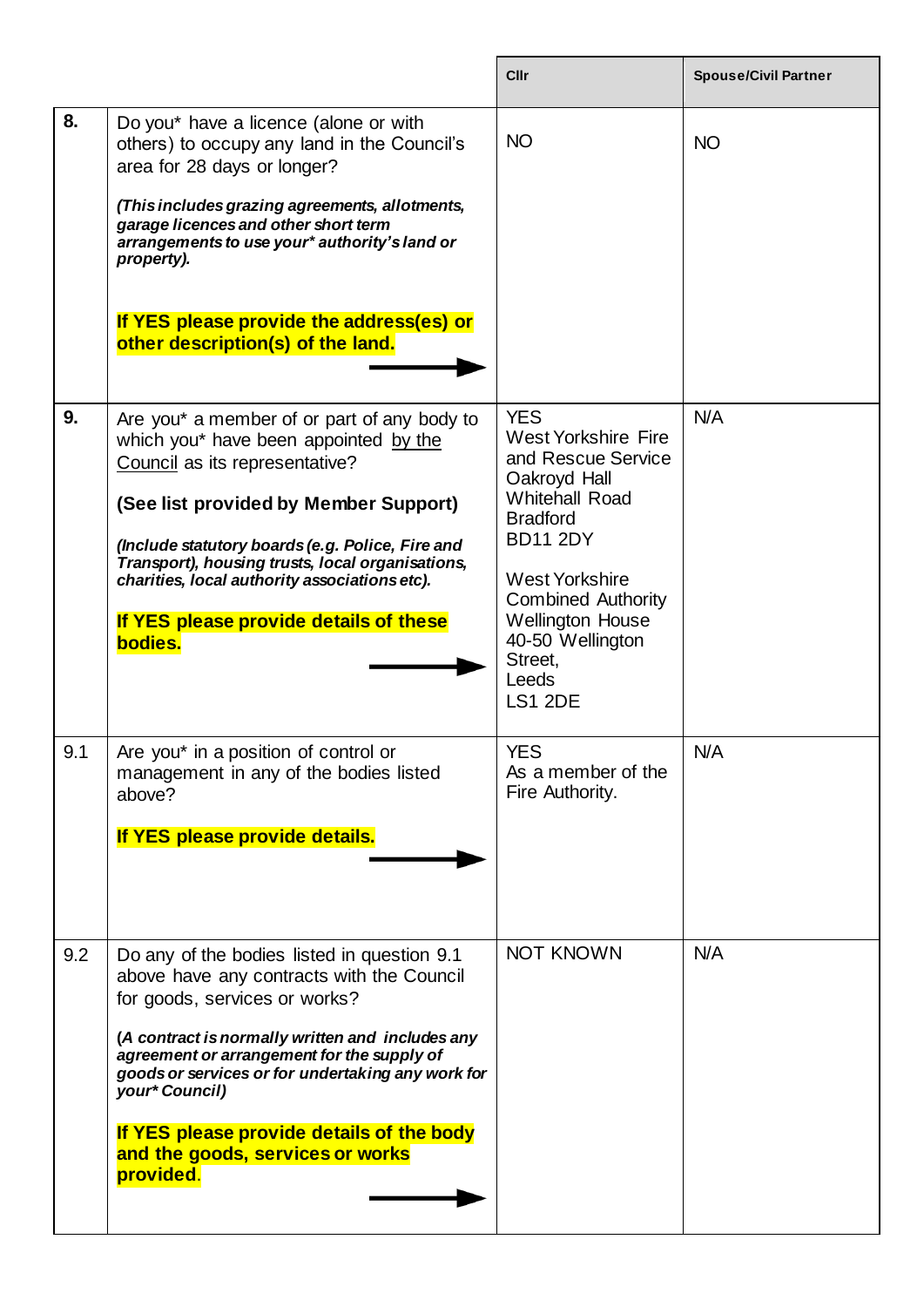|     |                                                                                                                                                                                                                                                                                                                                                                                                                     | <b>Cllr</b>                                                                                                                                                                                                                                                          | <b>Spouse/Civil Partner</b> |
|-----|---------------------------------------------------------------------------------------------------------------------------------------------------------------------------------------------------------------------------------------------------------------------------------------------------------------------------------------------------------------------------------------------------------------------|----------------------------------------------------------------------------------------------------------------------------------------------------------------------------------------------------------------------------------------------------------------------|-----------------------------|
| 9.3 | Do any of the bodies listed in question 9.1<br>above have a tenancy agreement for any<br>land where the Council is the landlord?<br>If YES please provide the address(es) or                                                                                                                                                                                                                                        | <b>NOT KNOWN</b>                                                                                                                                                                                                                                                     | <b>NOT KNOWN</b>            |
|     | description(s) of any such land.                                                                                                                                                                                                                                                                                                                                                                                    |                                                                                                                                                                                                                                                                      |                             |
| 10. | Are you* a member of or part of any public<br>authority or body exercising functions of a<br>public nature?                                                                                                                                                                                                                                                                                                         | <b>NO</b>                                                                                                                                                                                                                                                            | <b>NO</b>                   |
|     | (Include statutory consumer bodies, health<br>authority bodies).                                                                                                                                                                                                                                                                                                                                                    |                                                                                                                                                                                                                                                                      |                             |
|     | If YES please provide details of these<br>bodies.                                                                                                                                                                                                                                                                                                                                                                   |                                                                                                                                                                                                                                                                      |                             |
| 11  | Are you* a member of or part of any body<br>that undertakes charitable purposes?<br>(Include charities of which you* are a member<br>(e.g. RSPCA, NSPCC etc). Membership of a<br>charity would include where you* pay a<br>membership fee, or have voting rights at a<br>meeting of the charity, or you* receive a regular<br>newsletter or other publication.<br>If YES please provide details of these<br>bodies. | <b>YES</b><br>Springfield Boys<br>Club known at the<br>Springfield Youth<br>and Community<br>Centre<br>Idlethorp Way<br><b>Bradford</b><br><b>BD10 9JB</b><br><b>BEGood</b><br><b>Neighbours</b><br><b>Holy Trinity Church</b><br>Town Lane, Idle<br><b>Bradford</b> | <b>NO</b>                   |
| 12. | Are you* a member of or part of any body<br>whose principal purpose includes the<br>influence of public opinion?<br>(Include political parties, lobby groups and<br>pressure groups).<br>If YES please provide details of these<br>bodies.                                                                                                                                                                          | <b>YES</b><br>The Liberal<br>Democrats<br>1 Vincent Square<br>London<br>SW1P 2PN                                                                                                                                                                                     | <b>NO</b>                   |
| 13. | Are you* a member of any trade union or<br>professional association?<br>(Include all trade unions and professional<br>association of which you* are a member).                                                                                                                                                                                                                                                      | <b>YES</b><br>The Association of<br>Liberal Democrat<br>Councillors and<br>Campaigners<br>2.07 The Boat Shed<br>16 Exchange Quay                                                                                                                                     | <b>NO</b>                   |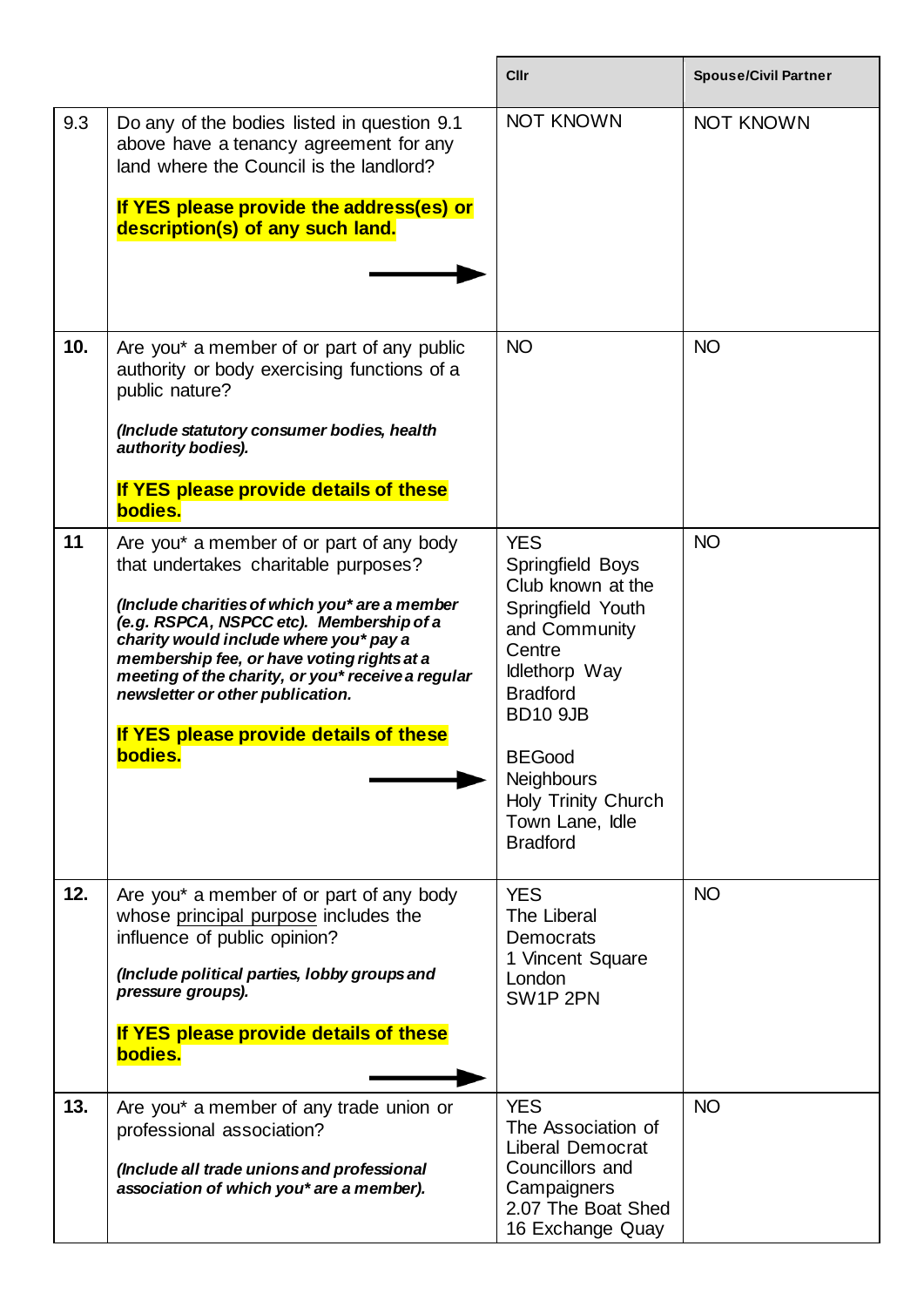|     |                                                                                                                                                                                                                                                                                                                                                                                                                                                                                               | Cllr                                                                                                  | <b>Spouse/Civil Partner</b> |
|-----|-----------------------------------------------------------------------------------------------------------------------------------------------------------------------------------------------------------------------------------------------------------------------------------------------------------------------------------------------------------------------------------------------------------------------------------------------------------------------------------------------|-------------------------------------------------------------------------------------------------------|-----------------------------|
|     | If YES please provide details of these<br>bodies.                                                                                                                                                                                                                                                                                                                                                                                                                                             | Salford<br><b>M5 3EQ</b>                                                                              |                             |
| 14. | Are you a member of any private club or<br>other organisation not otherwise listed on<br>this form?<br>If YES please provide details.                                                                                                                                                                                                                                                                                                                                                         | <b>NO</b>                                                                                             | <b>NO</b>                   |
| 15. | Does any person or body other than the<br>Council make a payment or provide any<br>other financial benefit to you* in respect of<br>any of your* expenses incurred in carrying<br>out your* duties as a Councillor?<br>(Include the name of the political party and any<br>other person paying any expenses incurred by<br>you* in carrying out your* duties (e.g. travel<br>expenses received from other bodies, such as<br>local authority associations).<br>If YES please provide details. | The West Yorkshire<br>Fire and Rescue<br>Authority<br>The West Yorkshire<br><b>Combined Authority</b> | <b>YES</b><br><b>NO</b>     |
| 16. | Are you aware of any tenancy of land where<br>the Council is the landlord and you* have a<br>beneficial interest in a body which holds that<br>tenancy?                                                                                                                                                                                                                                                                                                                                       | <b>NO</b>                                                                                             | <b>NO</b>                   |
| 17. | Do you* or any body in which you have a<br>beneficial interest have a contract with the<br>Council for the provision of goods or<br>services or the execution of works?                                                                                                                                                                                                                                                                                                                       | <b>NO</b>                                                                                             | <b>NO</b>                   |

**NOTE:** You are also reminded that if you have received gifts and hospitality with a value in excess of £25 you must notify Members' Support Unit and the Monitoring Officer in writing within 28 days of receipt.

Please return this form to:

Members' Support Unit, Room 115, City Hall, Bradford BD1 1HY [members.support@bradford.gov.uk](mailto:members.support@bradford.gov.uk)